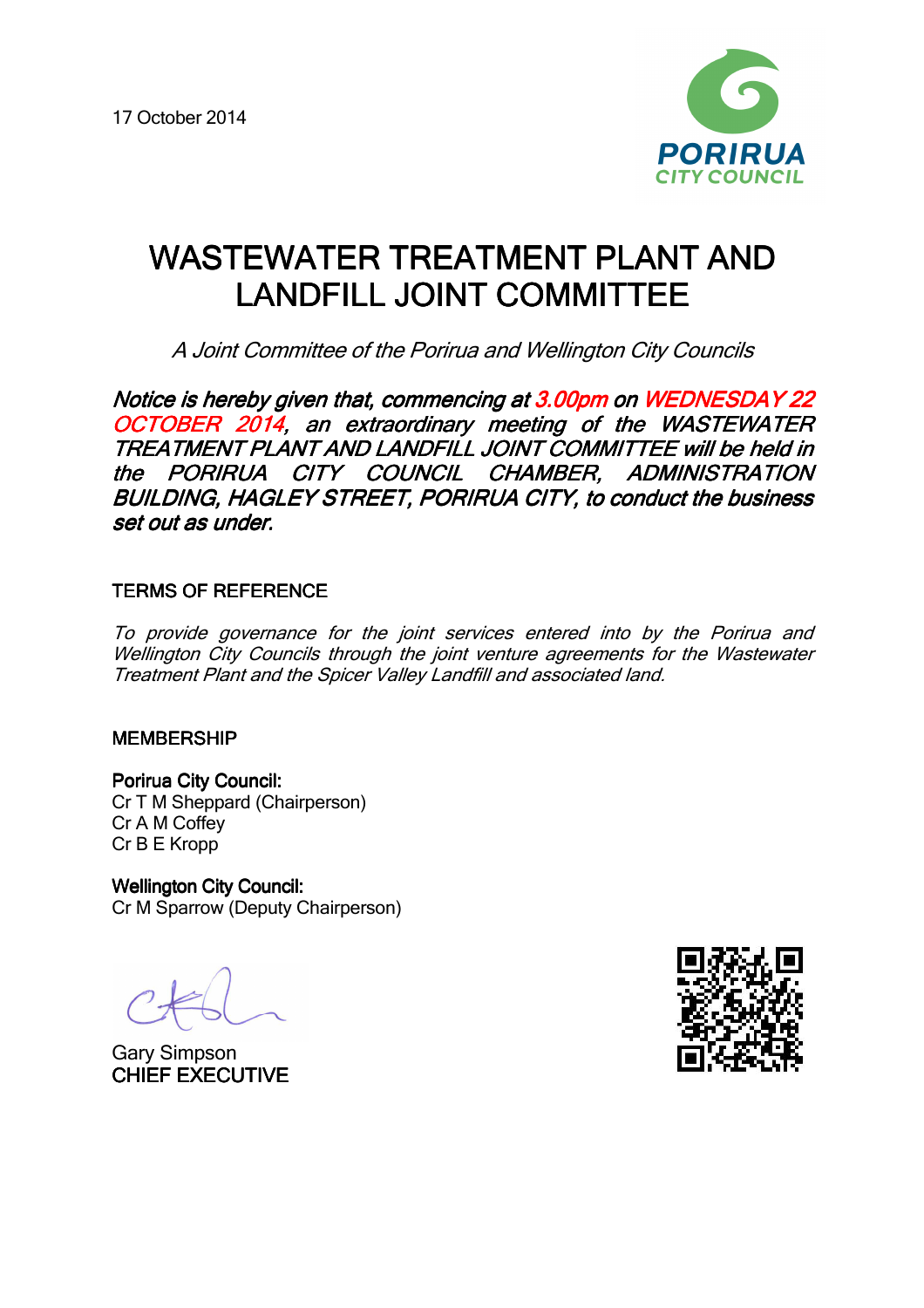# SCOPE OF ACTIVITY

To consider and make recommendations to both Councils regarding:

- 1. Overview, input and policy formulation in the areas of management of the Spicer Valley joint landfill operation, and the Wastewater Treatment Plant, as set out in the joint venture agreements, entered into by both Councils, including development of Trade Waste Bylaws.
- 2. Proposals for infrastructural development relating to the joint ventures
- 3. New initiatives relating to the joint ventures
- 4. The land associated with the Treatment Plant and landfill that provides a buffer zone between this infrastructure and the privately owned land. This refers to the reserve land around the treatment plant and landfill including the land known as Spicer Forest and Spicer Botanical Forest.
- 5. The budget for operation of the joint ventures for inclusion in the Councils' Annual Plans / Long Term Council Community Plans
- 6. Receipt of the Annual Report of the joint ventures for inclusion in the Councils' Annual Reports
- 7. Any proposed service changes

# POWER TO ACT

The powers of the Joint Standing Committee as described in the Deed Relating to Joint Works dated 22 December 1986 and the powers of the Joint Committee as described in the Agreement Relating to Joint Refuse Disposal Works dated 2 May 1983

Setting of fees and charges related to the operation of the Spicer Valley Landfill and recommending the basis for charging for trade wastes at the Wastewater Treatment Plant

Decisions on acceptance of wastes into the Spicer Valley Landfill and Wastewater Treatment Plant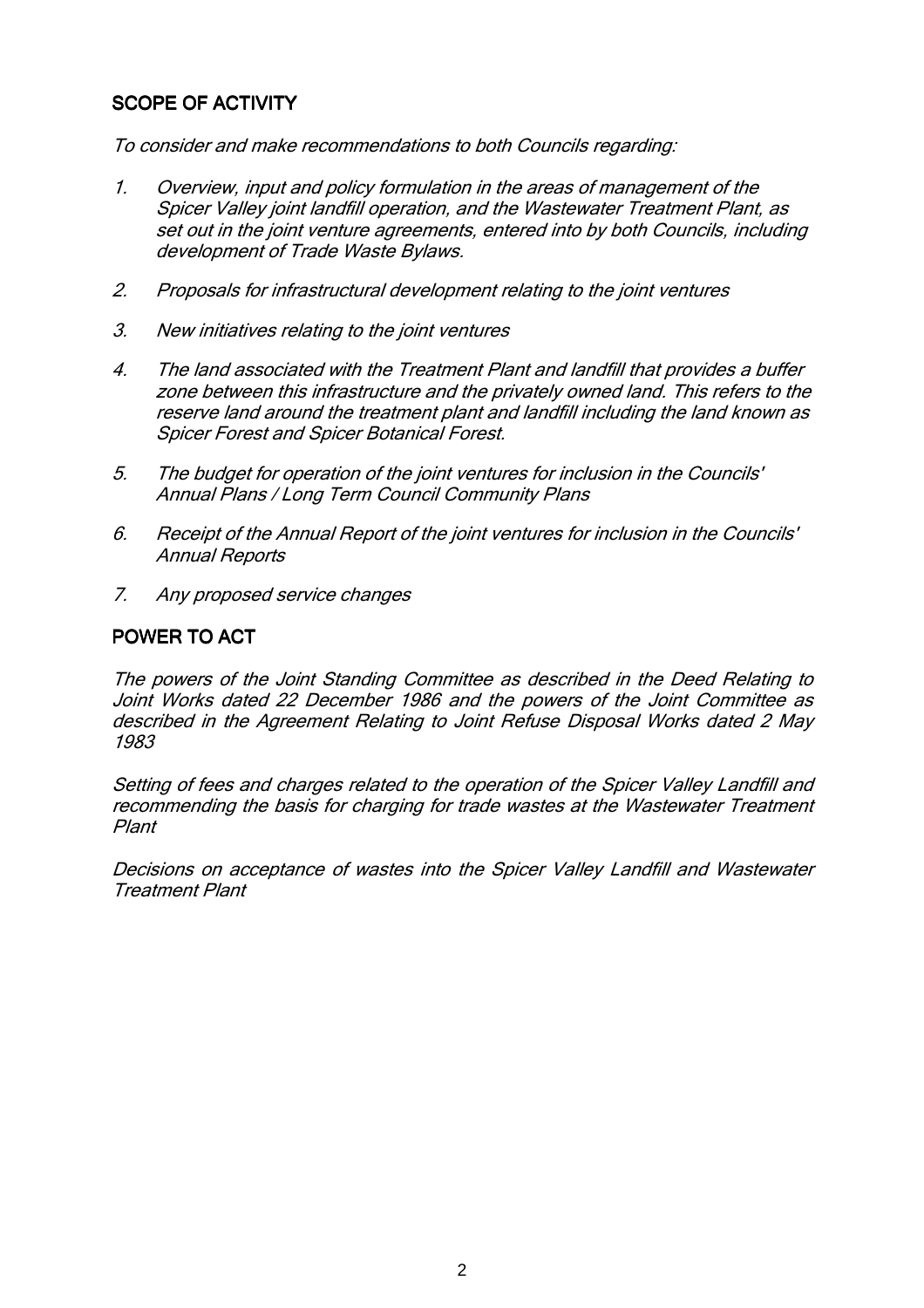# **ORDER OF BUSINESS**

**PAGE**

### **1. APOLOGIES**

### **2. CONFLICT OF INTEREST**

*The Chairperson invites notice from members of:* 

- *1. Any interests that may create a conflict with their role as an elected member relating to the agenda item(s) for the meeting; and*
- *2. Any interests in items in which they have a direct or indirect pecuniary interest as provided for in the Local Authorities (Members' Interests) Act 1968.*

### **3. NOTIFICATION OF GENERAL BUSINESS ITEMS (STANDING ORDERS 152 AND 153)**

*Items of General Business at committee meetings should be conveyed to the Chairperson or called for by the Chairperson prior to undertaking the business on the agenda. Matters of General Business arising during the course of the debate should only be considered with the consent of the meeting.* 

*Minor items not on the agenda may be discussed at a committee meeting. Where an item is not on the agenda for a meeting, that item may be discussed at that meeting if:* 

- *a) that item is a minor matter relating to the general business of the Council and within the terms of reference of the committee; and*
- *b) the Chairperson explains at the beginning of the meeting, at a time when it is open to the public, that the item will be discussed at the meeting; and*
- *c) No resolution, decision or recommendation may be made in respect of that item except to refer that item to a subsequent meeting for further discussion.*

### **4. CONFIRMATION OF MINUTES**

6

Meeting held 5 August 2014.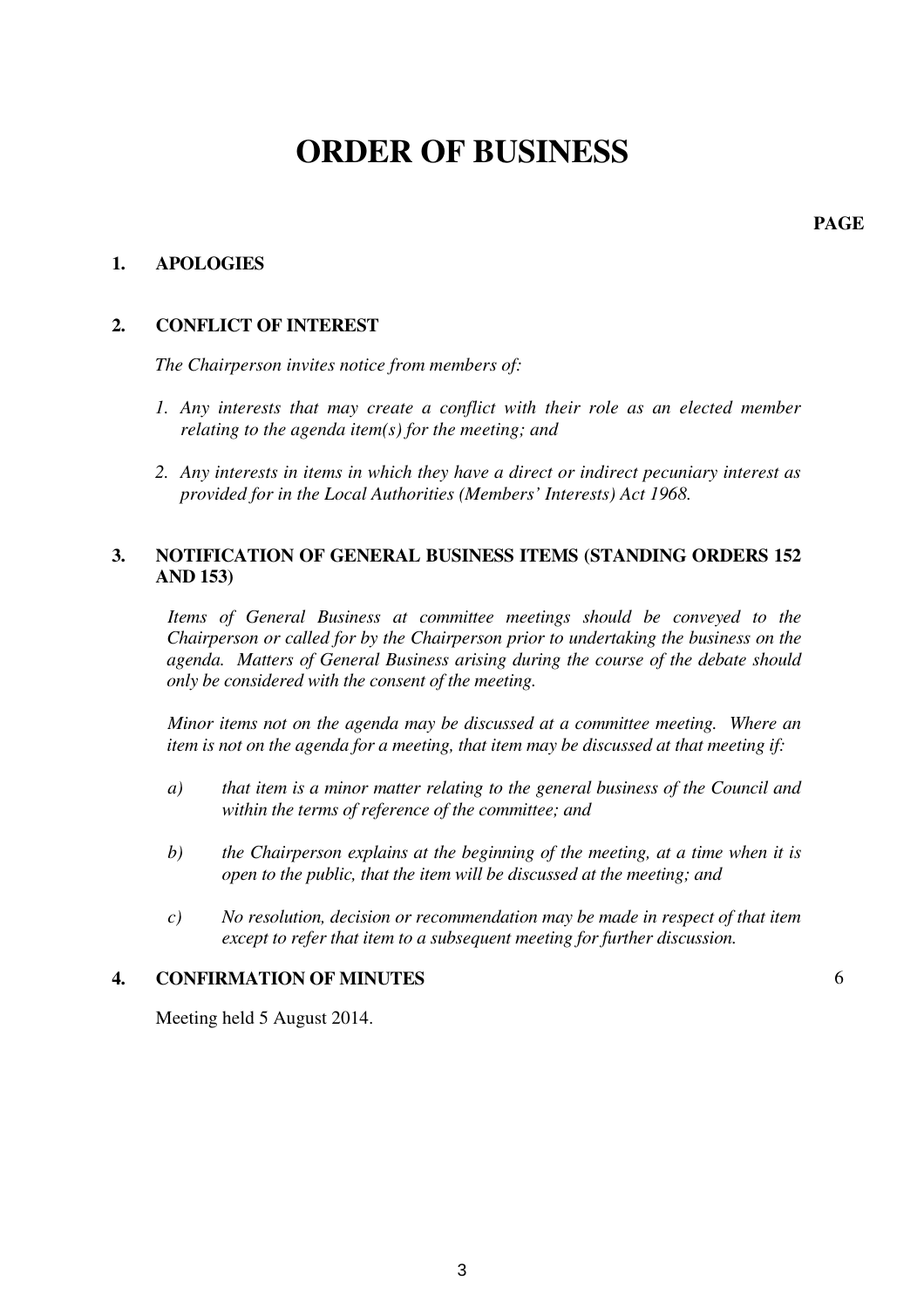### **5. ITEMS FOR DECISION**

#### **5.1. WASTEWATER TREATMENT PLANT UPGRADES**

Report #1045661 of the General Manager Asset Management and Operations dated 16 September 2014.

### **6. COLLABORATION ON SOLID WASTE SERVICES**

#### **7. PUBLIC EXCLUDED BUSINESS**

#### COUNCIL TO RESOLVE

*That the public be excluded from the following parts of the proceedings of this meeting, namely:* 

- *a) Confirmation of Minutes 5 August 2014*
- *b) Spicer Landfill Income Status, Issues, Options*

*That the general subject of each matter to be considered while the public is excluded, the reason for passing this resolution in relation to each matter, and the specific grounds under Section 48(1) of the Local Government Official Information and Meetings Act 1987 for the passing of this resolution are as follows:*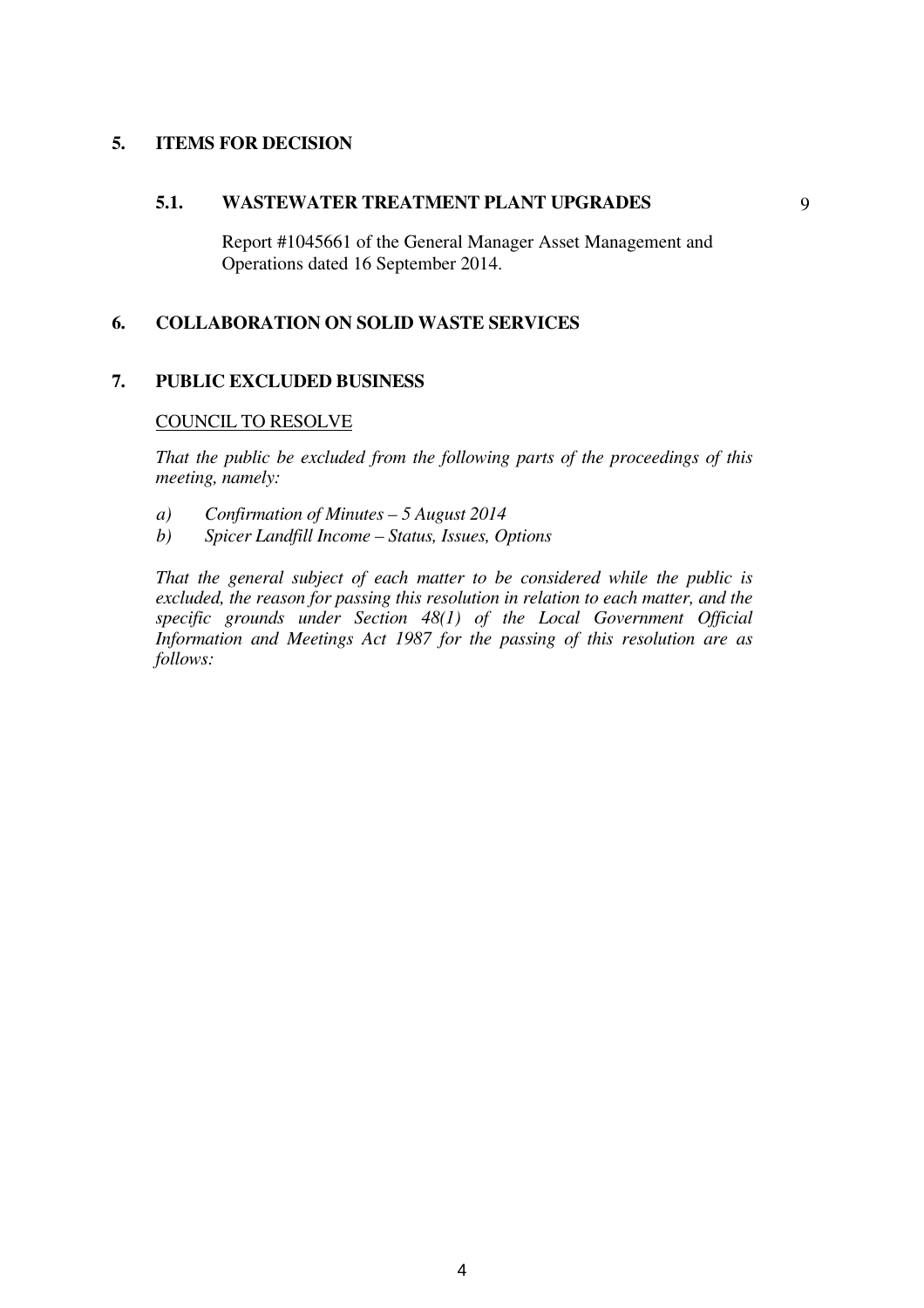| General subject of each<br>matter to be considered |                                                                                                                                                               | Reason for passing this<br>resolution in relation to<br>each matter                                                                                                    | <b>Grounds under Section</b><br>$48(1)$ for the passing of<br>this resolution                                                                                                                                                                                                                                                                    |  |
|----------------------------------------------------|---------------------------------------------------------------------------------------------------------------------------------------------------------------|------------------------------------------------------------------------------------------------------------------------------------------------------------------------|--------------------------------------------------------------------------------------------------------------------------------------------------------------------------------------------------------------------------------------------------------------------------------------------------------------------------------------------------|--|
| $\left(a\right)$                                   | Confirmation of<br>$Minutes - 5 August$<br>2014 re: Poly<br>Palace – Proposed<br>Payments for<br>Services and Trash<br>Palace – Proposed<br>Oranga Relocation | Section $7(2)(h)$ —<br>Enable any local<br>authority holding the<br><i>information to carry</i><br>out, without prejudice<br>or disadvantage,<br>commercial activities | The public conduct of<br>the relevant part of the<br>proceedings would be<br>likely to result in a<br>disclosure<br>$\sigma f$<br>information for which<br>for<br>good<br>reason<br>that<br>withholding<br>information<br>would<br>exist, under Section 7 of<br>the Local Government<br>Information<br><i>Official</i><br>and Meetings Act 1987. |  |

*As above* 

*(b) Spicer Landfill Income – Status, Issues, Options* 

*Section 7(2)(h) — Enable any local authority holding the information to carry out, without prejudice or disadvantage, commercial activities* 

 *This resolution is made in reliance on Section 48(1) of the Local Government Official Information and Meetings Act 1987 and the particular interests protected by Section 6 or Section 7 of the Act which would be prejudiced by the holding of the whole or the relevant part of the proceedings of the meeting in public as specified above.*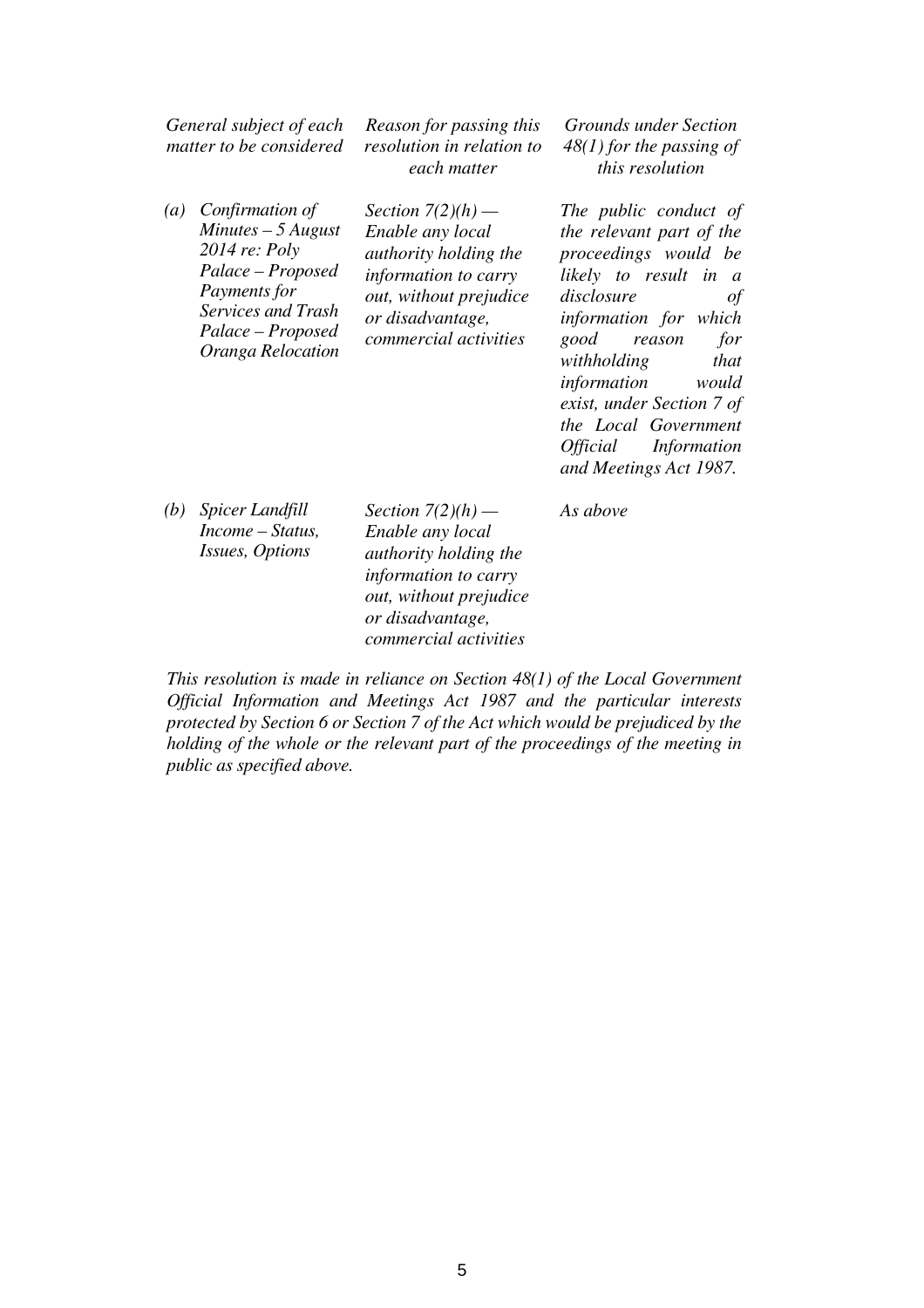# **WASTEWATER TREATMENT PLANT AND LANDFILL JOINT COMMITTEE**

*Minutes of Wastewater Treatment Plant and Landfill Joint Committee meeting held in the Council Chambers, Administration Building, Hagley Street, Porirua on Tuesday 5 August 2014 at 1.00pm.*

# **PRESENT**  *Porirua City Council:* Cr T M Sheppard *(Chairperson)*  Cr A M Coffey *Wellington City Council:* Cr M Sparrow **OFFICERS**  *Porirua City Council:* P Bailey General Manager Asset Management and **Operations** R Baker General Manager Corporate Services<br>W Barry Zero Waste Coordinator Zero Waste Coordinator P Keller Solid Waste Manager A Hector Capacity J Saywell Capacity S Mika Committee Advisor *Wellington City Council:* A Mitchell Manager CitiOperations A Wilson Chief Asset Officer **APOLOGY** From Councillor B E Kropp was sustained on the motion of Councillor T M Sheppard and Councillor A M Coffey. 4/14 CONFIRMATION OF MINUTES

Meeting held 6 May 2014

# **RESOLVED (Cr Sheppard / Cr Sparrow)**

**That the minutes be adopted as a true and correct record.** 

# **CARRIED**

### 5/14 SPICER STORMWATER MANAGEMENT REVIEW

Report #99637 of the General Manager Asset Management and Operations dated 23 June 2014.

# **RESOLVED (Cr Sheppard / Cr Coffey)**

**1. That Porirua City Council agree to spend up to \$725,000 +GST on landfill stormwater improvements in 2014/2015 and 2015/2016.**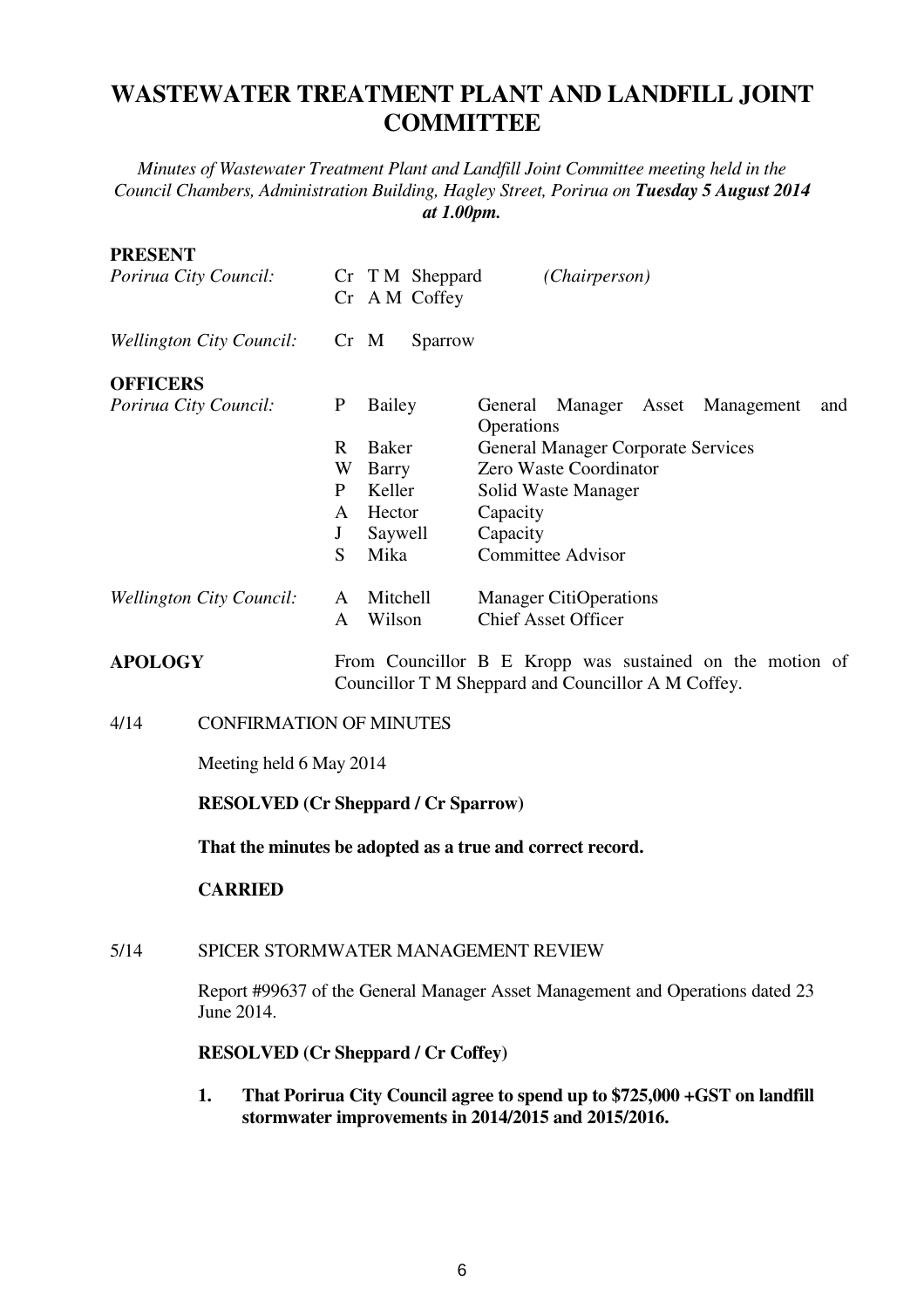**2. That Wellington City Council agree that Porirua City Council spends up to \$725,000 +GST on landfill stormwater improvements in 2014/2015 and 2015/2016.** 

### **CARRIED**

6/14 PUBLIC EXCLUDED RESOLUTION

**RESOLVED (Cr Sheppard / Cr Coffey)** 

**That the public be excluded from the following parts of the proceedings of this meeting, namely:** 

- **(a) Poly Palace Proposed Payments for Services**
- **(b) Trash Palace Proposed Oranga Relocation**

**That the general subject of each matter to be considered while the public is excluded, the reason for passing this resolution in relation to each matter, and the specific grounds under Section 48(1) of the Local Government Official Information and Meetings Act 1987 for the passing of this resolution are as follows:** 

| <b>General subject of each</b><br>matter to be considered   | <b>Reason for passing this</b><br>resolution in relation to<br>each matter                                                                                              | <b>Grounds under Section</b><br>$48(1)$ for the passing of<br>this resolution                                                                                                                                                                                                                                          |
|-------------------------------------------------------------|-------------------------------------------------------------------------------------------------------------------------------------------------------------------------|------------------------------------------------------------------------------------------------------------------------------------------------------------------------------------------------------------------------------------------------------------------------------------------------------------------------|
| <b>Poly Palace Proposed</b><br><b>Payments for Services</b> | Section $7(2)(h)$ –<br><b>Enable any local</b><br>authority holding the<br>information to carry<br>out, without prejudice<br>or disadvantage,<br>commercial activities. | The public conduct of<br>the relevant part of the<br>proceedings would be<br>likely to result in a<br>disclosure of<br>information for which<br>good reason for<br>withholding that<br>information would<br>exist, under Section 7 of<br>the Local Government<br><b>Official Information</b><br>and Meetings Act 1987. |
| <b>Trash Palace Proposed</b><br><b>Oranga Relocation</b>    | Section $7(2)(h)$ –<br><b>Enable any local</b><br>authority holding the<br>information to carry<br>out, without prejudice<br>or disadvantage,<br>commercial activities. | The public conduct of<br>the relevant part of the<br>proceedings would be<br>likely to result in a<br>disclosure of<br>information for which<br>good reason for<br>withholding that<br>information would<br>exist, under Section 7 of<br>the Local Government<br><b>Official Information</b><br>and Meetings Act 1987. |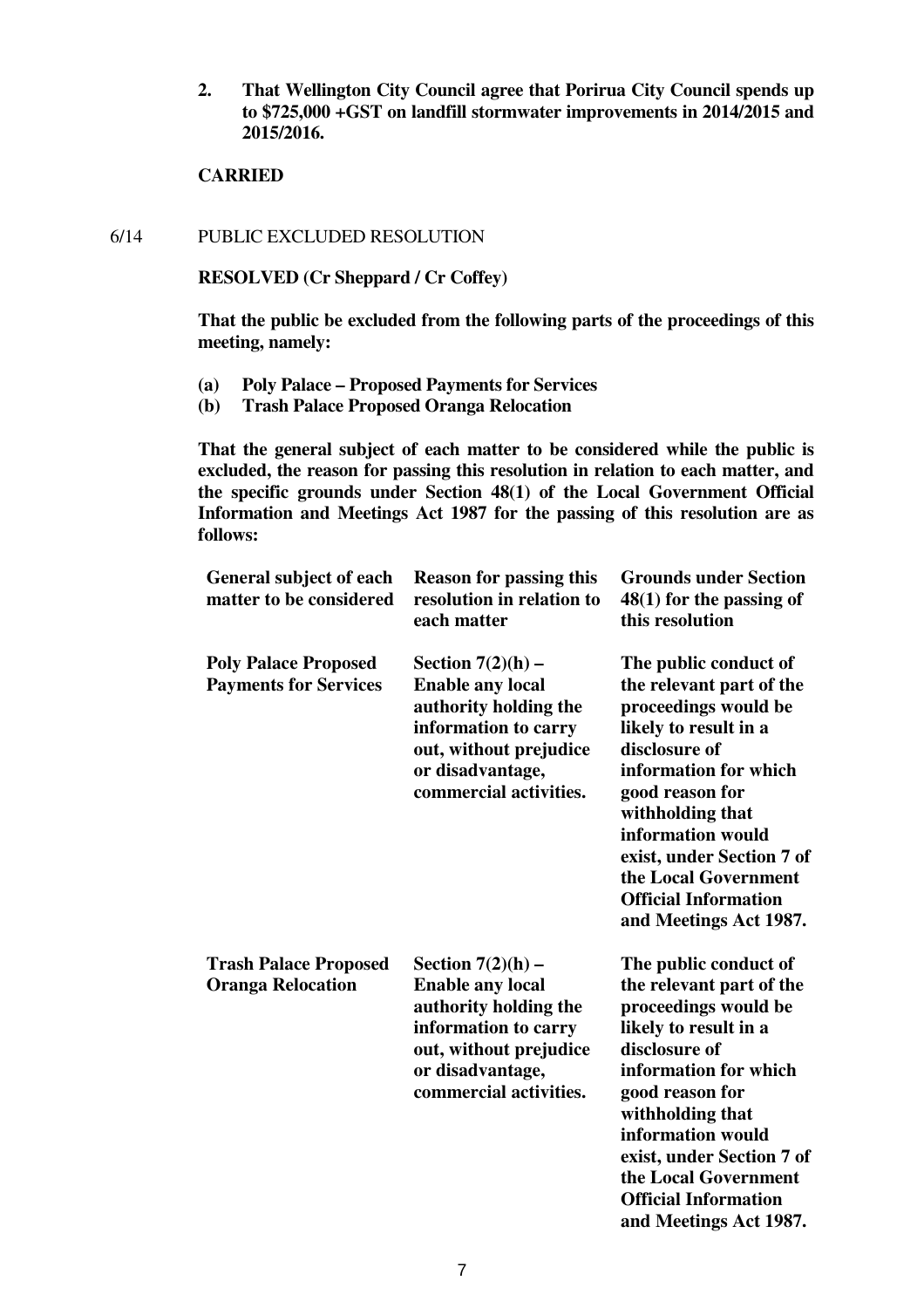**This resolution is made in reliance on Section 48(1) of the Local Government Official Information and Meetings Act 1987 and the particular interests protected by Section 6 or Section 7 of the act which would be prejudiced by the holding of the whole or the relevant part of the proceedings of the meeting in public as specified above.** 

## **CARRIED**

The meeting closed at 1.03pm.

Approved and adopted as a true and correct record:

**CHAIRPERSON DATE**

……………………………………… ……………………………………..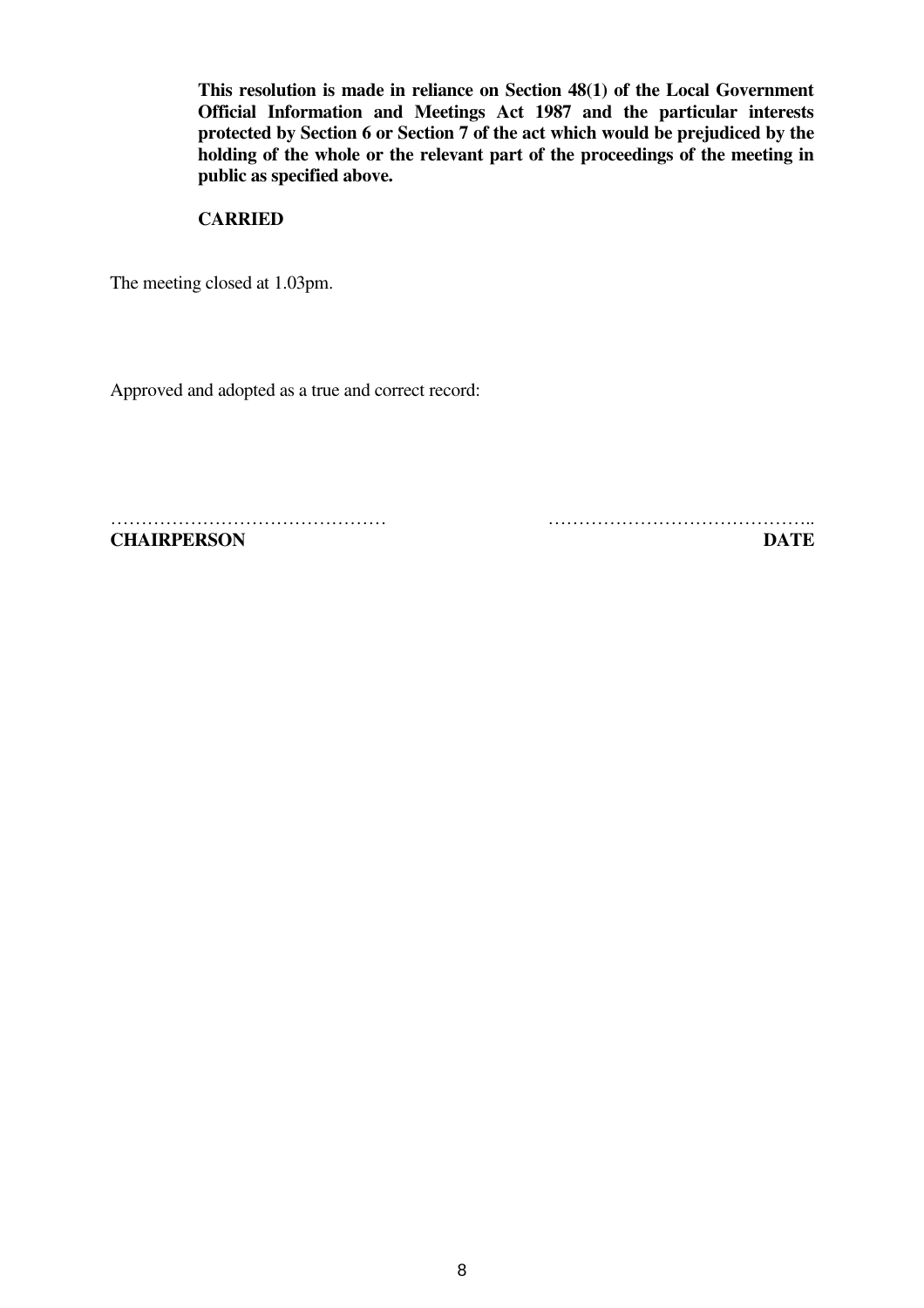**WASTEWATER TREATMENT PLANT AND LANDFILL JOINT COMMITTEE** 



MEETING OF 22 OCTOBER 2014

Asset Management & Operations 16 September 2014

# **WASTEWATER TREATMENT PLANT UPGRADES**

# **PURPOSE**

.

To seek additional funding to complete urgent upgrades to the Wastewater Treatment Plant in the 2014/15 financial year.

### **SIGNIFICANCE OF DECISION**

The matters considered in this report do not activate Council's Significance Policy.

### **RECOMMENDATIONS**

That the Wastewater Treatment Plant and Landfill Joint Committee approve:

- 1. Urgent upgrades to the return activated sludge system; aeration basin feed pipe and standby generation system for the Wastewater Treatment Plant, for an estimated cost of \$1,800,000.
- 2. High priority repairs and investigations associated with concrete damage and deterioration, including modelling to the wastewater treatment process to identify long term upgrades necessary to increase future capacity. The proposed repairs and investigations have an estimated cost of \$185,000.

Report prepared by:

Tim Strang **SENIOR ENGINEER, WELLINGTON WATER LTD** 

Approved for submission by:

Peter Bailey **GENERAL MANAGER ASSET MANAGEMENT AND OPERATIONS**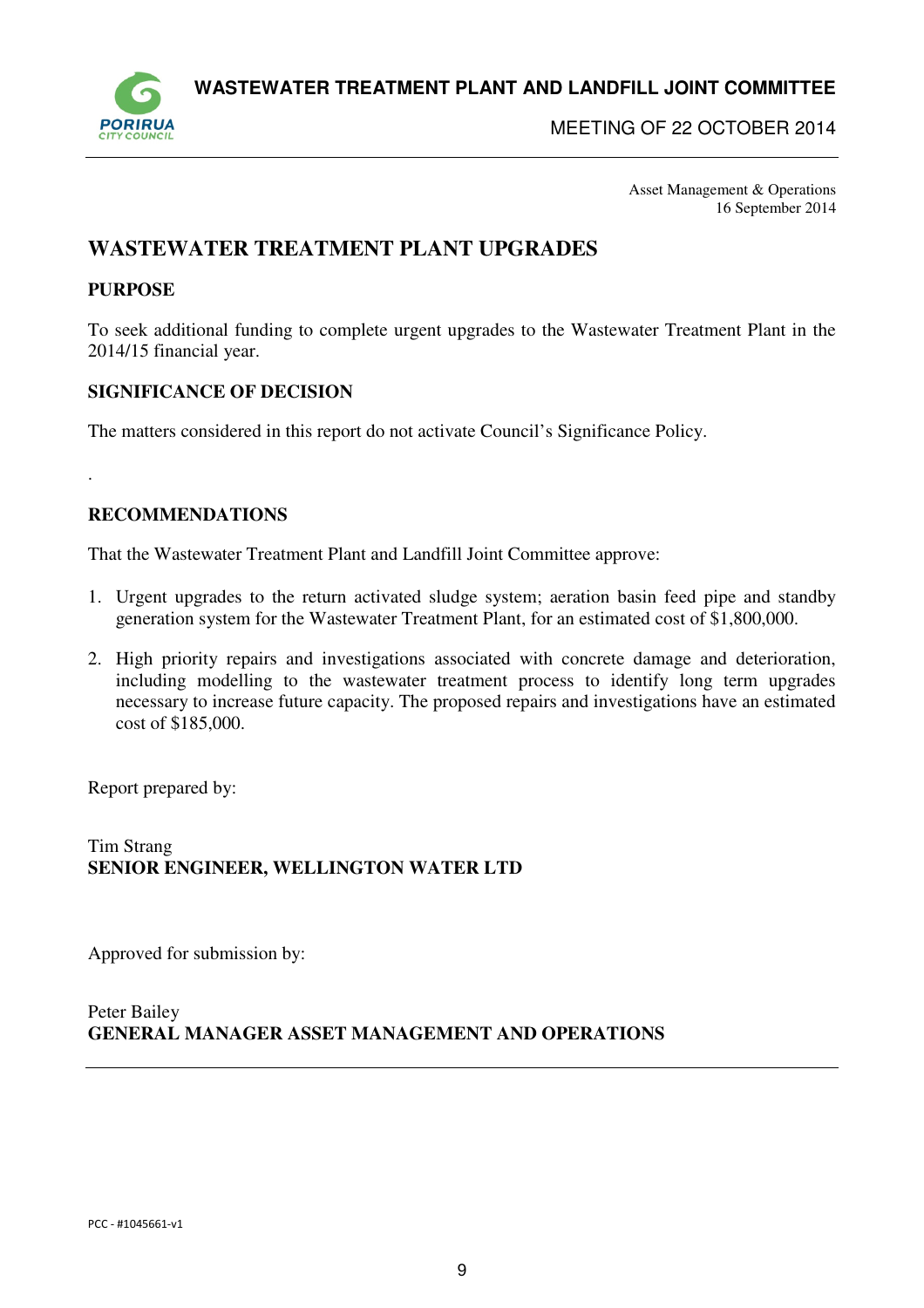# **1 CONTRIBUTION TO COUNCIL'S STRATEGIES**

**Relationship to Council's Strategic Focus Areas** 

| Investing in infrastructure<br>for the future | Protecting our<br>landscapes and harbour | A vibrant city centre for<br>residents, business and | Active and connected<br>communities |  |  |  |
|-----------------------------------------------|------------------------------------------|------------------------------------------------------|-------------------------------------|--|--|--|
|                                               |                                          | visitors                                             |                                     |  |  |  |
|                                               |                                          |                                                      |                                     |  |  |  |

1.1 The proposed wastewater treatment plant upgrades and investigations directly contribute to the strategic focus area of investing in infrastructure for the future.

## **2 ASSOCIATED PORTFOLIOS**

#### **Relationship to Council's Portfolios of Responsibility**

| Sport, Leisure                            | Community and        | Infrastructure | Economy and | Planning and       | Finance and |
|-------------------------------------------|----------------------|----------------|-------------|--------------------|-------------|
| and Recreation                            | Social               | and            | Arts        | Regulatory         | Audit       |
|                                           | Development          | Environment    |             |                    |             |
|                                           |                      |                |             |                    |             |
| <b>Relationship to Project Portfolios</b> |                      |                |             |                    |             |
| Emergency                                 | <b>Sister Cities</b> | Village        | Harbour     | <b>City Centre</b> | Community   |
| Management                                |                      | Planning       |             |                    | Empowerment |
|                                           |                      |                |             |                    |             |

### **3 BACKGROUND**

### **Sludge Return System**

- 3.1 A new clarifier was constructed at the Porirua Wastewater Treatment Plant in 2012 to increase hydraulic capacity from 825 L/s to 1500 L/s and provide redundancy so that the original two clarifiers could be taken offline and refurbished. The first of the original clarifiers was refurbished in 2013/2014, and the second is proposed to be refurbished as part of the scheduled 2014/2015 equipment renewals. The new clarifier has, therefore, been an important and useful investment for the Plant to date.
- 3.2 The sludge underflow for the new clarifier was designed to discharge to the existing return activated sludge pump station. While the new clarifier was of different depth and dimensions to the existing clarifier, it was envisaged that the flows from the clarifiers could be balanced by manual adjustment of valves on the underflow lines.
- 3.3 Unfortunately, the connection of all clarifiers together at a common single pump station has led to the uncontrollable movement of sludge between the new clarifier and the old clarifiers, resulting in vastly different sludge levels between clarifiers. The operators of the plant currently check sludge levels and make valve adjustments on a daily basis. While this approach has been reasonably successful for stable dry weather flows, during wet weather flows the degree of control has not been sufficient to prevent sludge overflow.

### **Inlet Pipe to Aeration Basin**

- 3.4 Tangere Pump Station was upgraded in 2012 to reduce overflows to the harbour. This has successfully reduced overflows and increased wet weather flows to the wastewater treatment plant.
- 3.5 Flow into the aeration basin is currently limited by the size of the inlet pipe, and when flows are too high for the pipe they bypass around the basin. With recent upgrades to the Tangere Pump Station increasing flows to the plant, the frequency of bypass events has increased over the last few years. Greater Wellington Regional Council has expressed concern over the frequency of bypass events.

PCC - #1045661-v1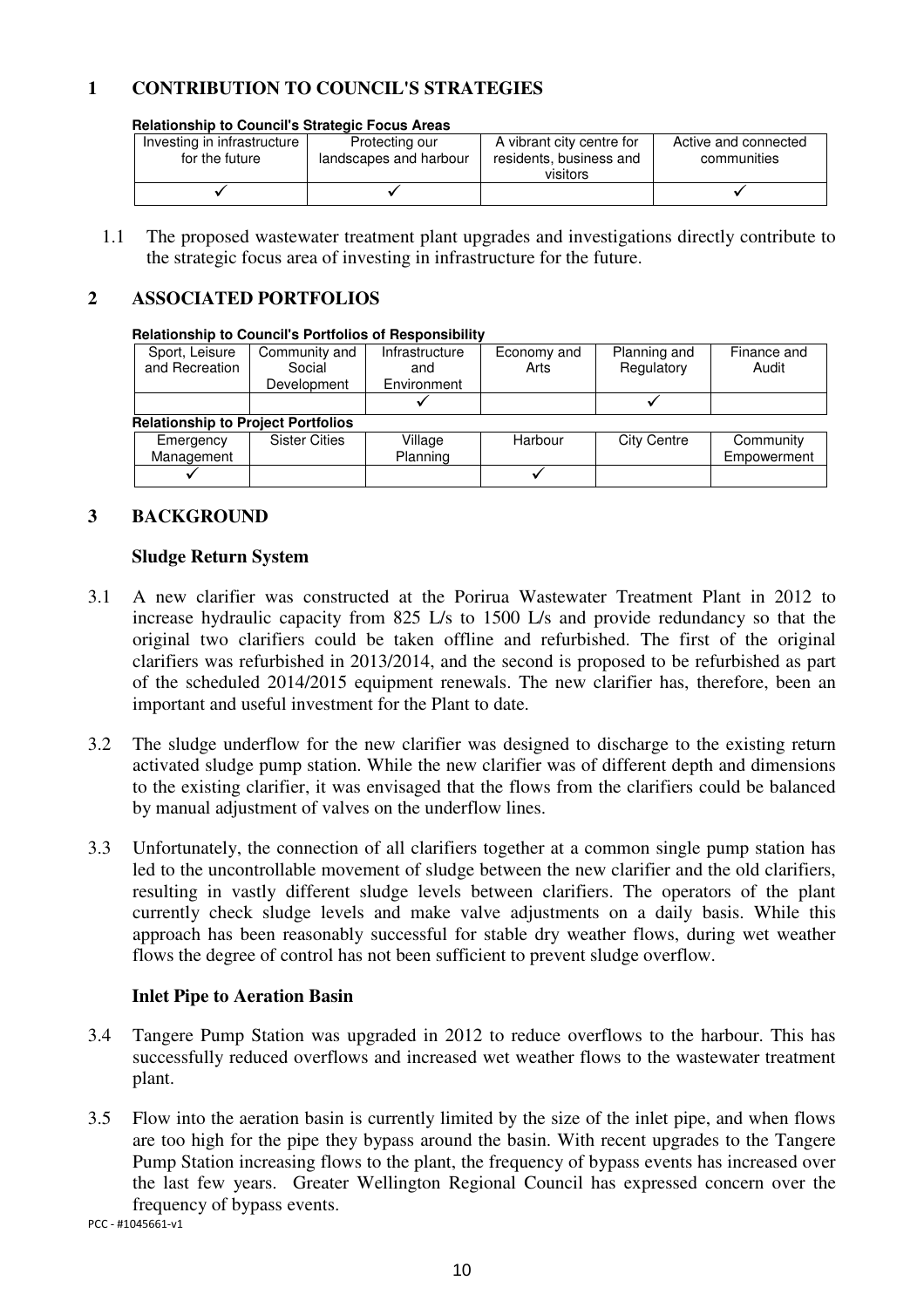### **Emergency Generator**

- 3.6 Substantial work to the aeration system is being finished over the next four years, when fully completed; the treatment plant will theoretically be able to handle a population of around 90,000 people, as compared to the original design loading of 80,000 people. Based on current population predictions, the population of the Porirua basin is estimated to reach 90,000 by around 2021. The upgrades to the aeration system have resulted in an 80% increase in air flow, and a substantial increase in electricity consumption when all blowers are operating. The remaining work involves replacing the existing worn diffuser arms, and is being completed from the budget allocation for equipment renewal; estimated remaining cost is around \$470,000.
	- 3.7 The increase in the aeration system capacity means that the existing emergency generator at the Wastewater Treatment Plant is now unable to operate even a single blower unit, so that the treatment process cannot be maintained if the power supply is interrupted.

# **Compliance Issues**

- 3.8 Greater Wellington has issued formal warning for significant non-compliances at the treatment plant in 2011/2012, 2012/2013, 2013/2014 and has previously threatened enforcement action for breach of consent.
- 3.9 The discharge quality is now non-complying for 2014/2015, due to sludge overflows in wet weather. Urgent upgrades are needed to demonstrate PCC commitment to achieving compliance.

### **4 DISCUSSION**

4.1 Despite the upgrade work that has been completed to date, the existing limitations of the inlet feed and sludge return system mean that the performance of the wastewater treatment plant is currently marginal. This means that the benefits of the previously completed upgrades cannot be fully realised. In addition, the Treatment Plant is currently very difficult to operate, and unmanageable during wet weather.

# **Sludge Return System**

- 4.2 The highest priority at the Plant is to address the current issues with the sludge return system. The imbalance in sludge levels results in sludge overflowing during wet weather flows, meaning that the plant is unable to comply with resource consent conditions for suspended solids and faecal coliforms.
- 4.3 In hindsight, the potential issues with the sludge return system could have been highlighted by the clarifier designers; however it is likely they were attempting to reduce costs for PCC by avoiding the expense of constructing a new return activated sludge pumping station.
- 4.4 The recommended option for the sludge return system is to construct separate pump stations for Clarifier 1 and Clarifier 2, with the existing pump station retained for Clarifier 3. This will allow the sludge levels to be managed independently, while also providing a higher sludge return rate for the future operation of the plant under a higher population loading. The estimated cost of this option is \$1,300,000.
- 4.5 Other options were considered by the engineering consultant Mott Macdonald, with the primary alternative being to construct a new pump station for Clarifier 3, with the existing pump station retained for Clarifier 1 and Clarifier 2. While the alternative was cheaper at

PCC - #1045661-v1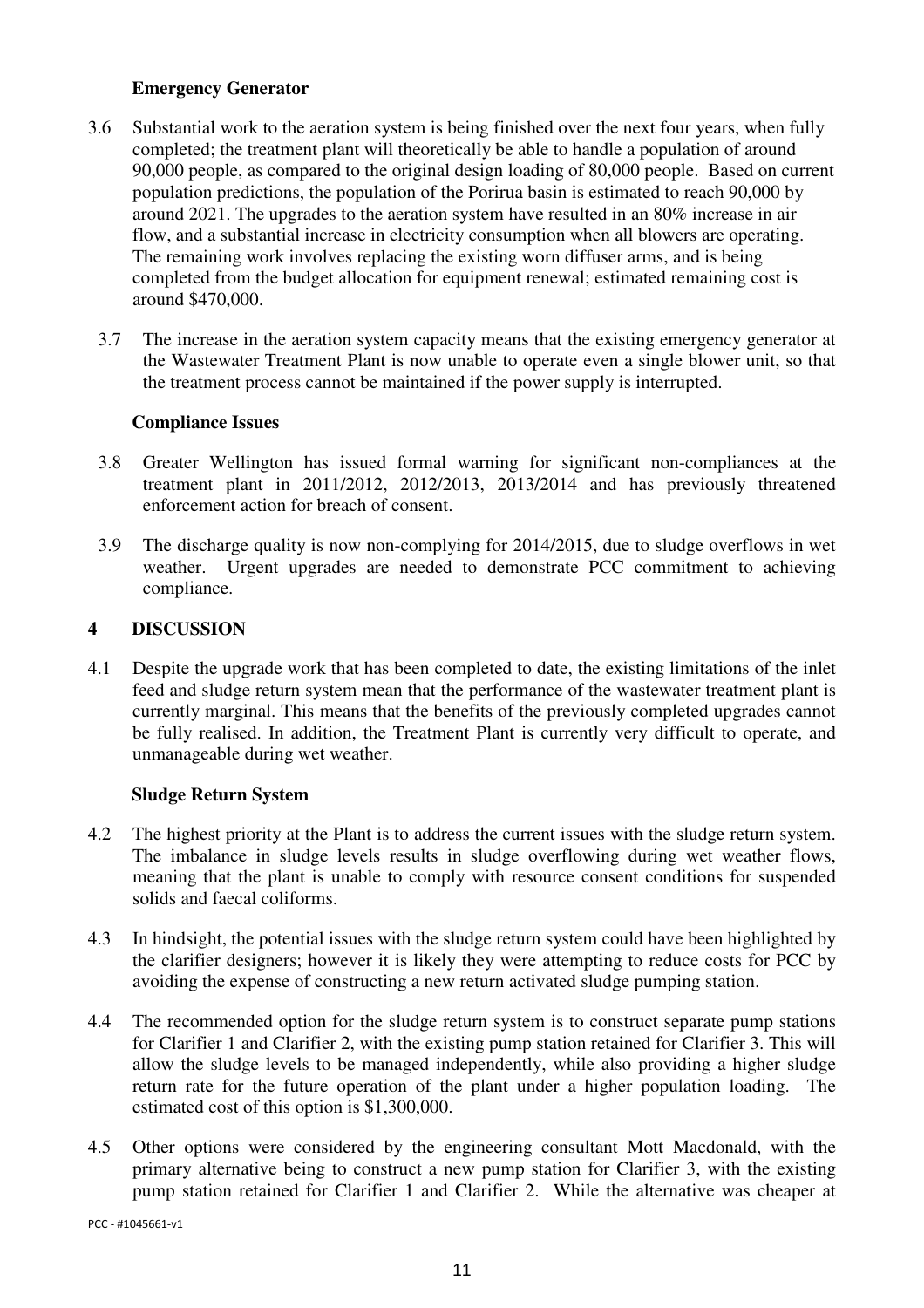\$900,000, it would require ongoing manually balancing of Clarifier 1 and 2 to prevent sludge overflow. While anecdotal accounts suggests the sludge return system performed reasonably well prior to the construction of Clarifier 3, there were still sludge imbalance issues during wet weather.

### **Inlet Pipe to Aeration Basin**

- 4.6 The second highest priority at the plant is to increase the flow into the aeration basin so that the number of bypass events is reduced and so that more benefits of the new clarifier and upgraded aeration system can be realised.
- 4.7 In the short to medium term, an improvement in capacity can be achieved by upsizing the existing flowmeter and pipe fittings on the feed line. The estimated cost of these works is \$200,000. This includes improving the current flow measurement on the bypass line, so that a better flow balance is achieved for the plant.
- 4.8 In the longer term, the recommended option to increase flows to the aeration basin is to install a second feed line to the aeration basin. This will likely require constructing a new overflow line around the Treatment Plant building and reasonably substantial civil works, for an estimated cost of around \$600,000.

### **Emergency Generator**

- 4.9 The third priority at the Plant is to restore the standby generation capacity. While a prolonged power outage is unlikely (there have been no prolonged outages in the last 15 years), the consequences would be severe if the process cannot be re-started. It is estimated to take around a month to re-commission the process, during which time there would be no treatment or partial treatment only.
- 4.10 Current best practice is to maintain standby generation for wastewater treatment plants, and Greater Wellington Regional Council has questioned the current state of the emergency generator. The existing generator is now 25 years old, and is not currently in a reliable running state (as well as being of insufficient capacity to power the aeration basin).
- 4.11 The recommended option is to purchase a containerised generator that is sufficient to run essential equipment at the plant (approximately three times the capacity of the existing generator). The proposed generator has been sized to supply the screens, one blower, aeration basin recirculation, RAS pump station, UV treatment unit and emergency lighting. Another benefit of the containerised unit is that it will free up valuable space in the treatment plant building for an additional polymer treatment unit to be constructed in 2014/2015. The estimated cost of the containerised generator is \$300,000.

### **Summary**

4.12 A summary of the required urgent upgrade works is listed in Table 1.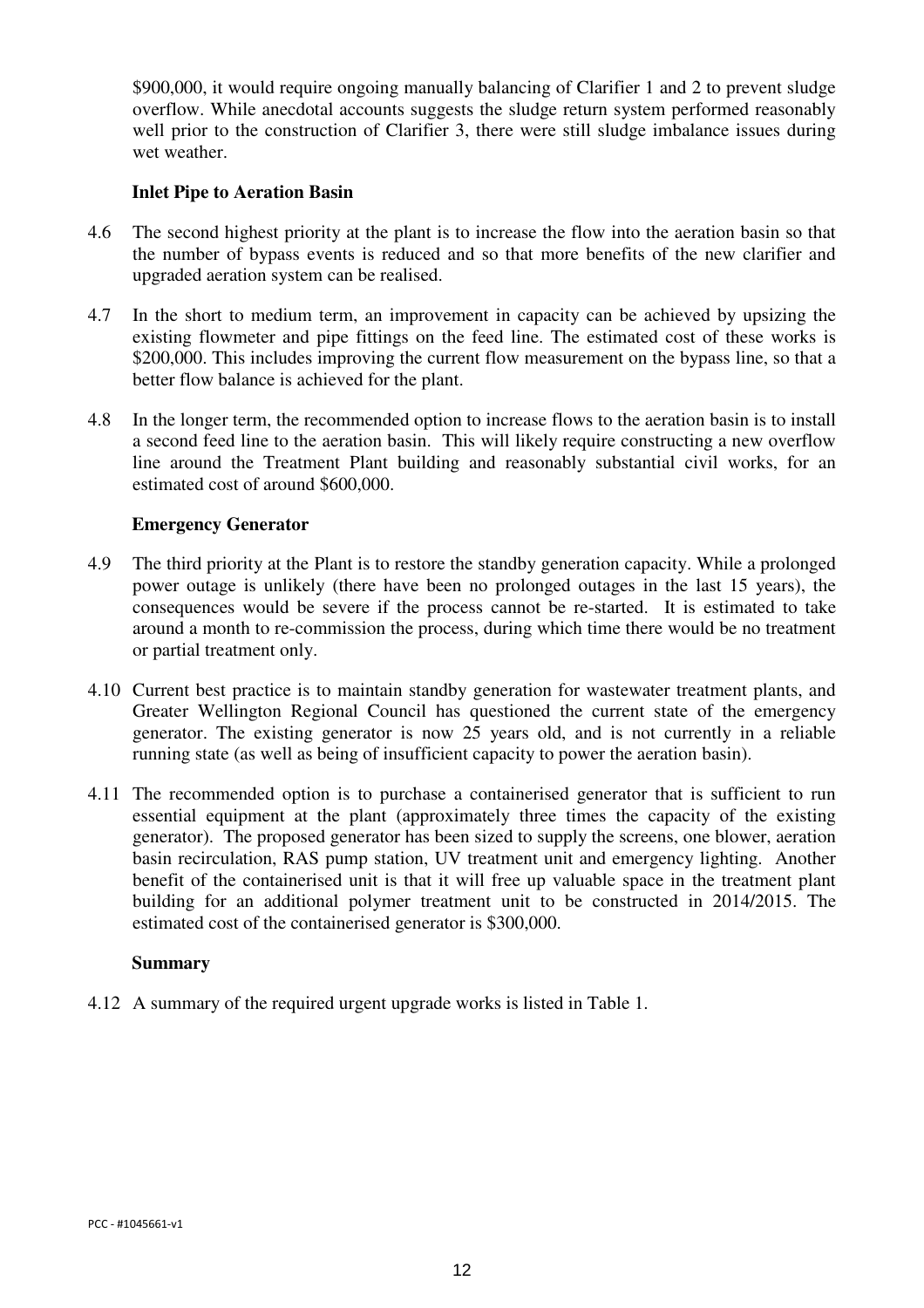*Table 1: Urgent Upgrade Works* 

|    | Work                                           | <b>Estimated Cost</b> |
|----|------------------------------------------------|-----------------------|
| 1. | RAS Pumpstation for Clarifier 3                | \$1300K               |
| 2. | Remove existing flow restrictions on feed line | \$200K                |
| 3. | Standby generation capacity (WWTP)             | \$300K                |
|    |                                                | 800K                  |

# **Other Repairs and Investigations**

4.13 Other repairs and investigations have been identified for the Wastewater Treatment Plant to address joint failure, and to scope out forward works. Due to recent joint failures and the deterioration of concrete condition in the screened effluent channel, these investigations are seen as high priority. The repairs and investigations have been listed in Table 2.

|    | <b>Investigations</b>                                                                       | <b>Scope</b>                                                                                                                                                                                             | <b>Estimated Cost</b> |
|----|---------------------------------------------------------------------------------------------|----------------------------------------------------------------------------------------------------------------------------------------------------------------------------------------------------------|-----------------------|
| 2. | <b>Aeration Basin Crack</b><br>Monitoring and<br><b>Contraction Joint</b><br>investigations | Excavate around recent joint failure<br>$\bullet$<br>Determine cause of recent cracking<br>Concrete condition<br>Permanent repair to joint if feasible                                                   | <b>\$75K</b>          |
| 2. | <b>Inspected Screened</b><br><b>Effluent Channel.</b>                                       | Investigate spalling on concrete and<br>$\bullet$<br>reinforcing<br>Options for repair and preventative<br>٠<br>treatments                                                                               | \$35K                 |
| 3. | WWTP Modelling<br>and Master<br>Planning                                                    | Consider effect of increased flows<br>$\bullet$<br>on the treatment plant biological<br>process<br>Investigate ultimate capacity of the<br>plant<br>Use for long term master planning<br>and LTP process | <b>\$75K</b>          |
|    |                                                                                             |                                                                                                                                                                                                          | \$185K                |

*Table 2: High Priority Repairs and Investigations for 2014/2015*